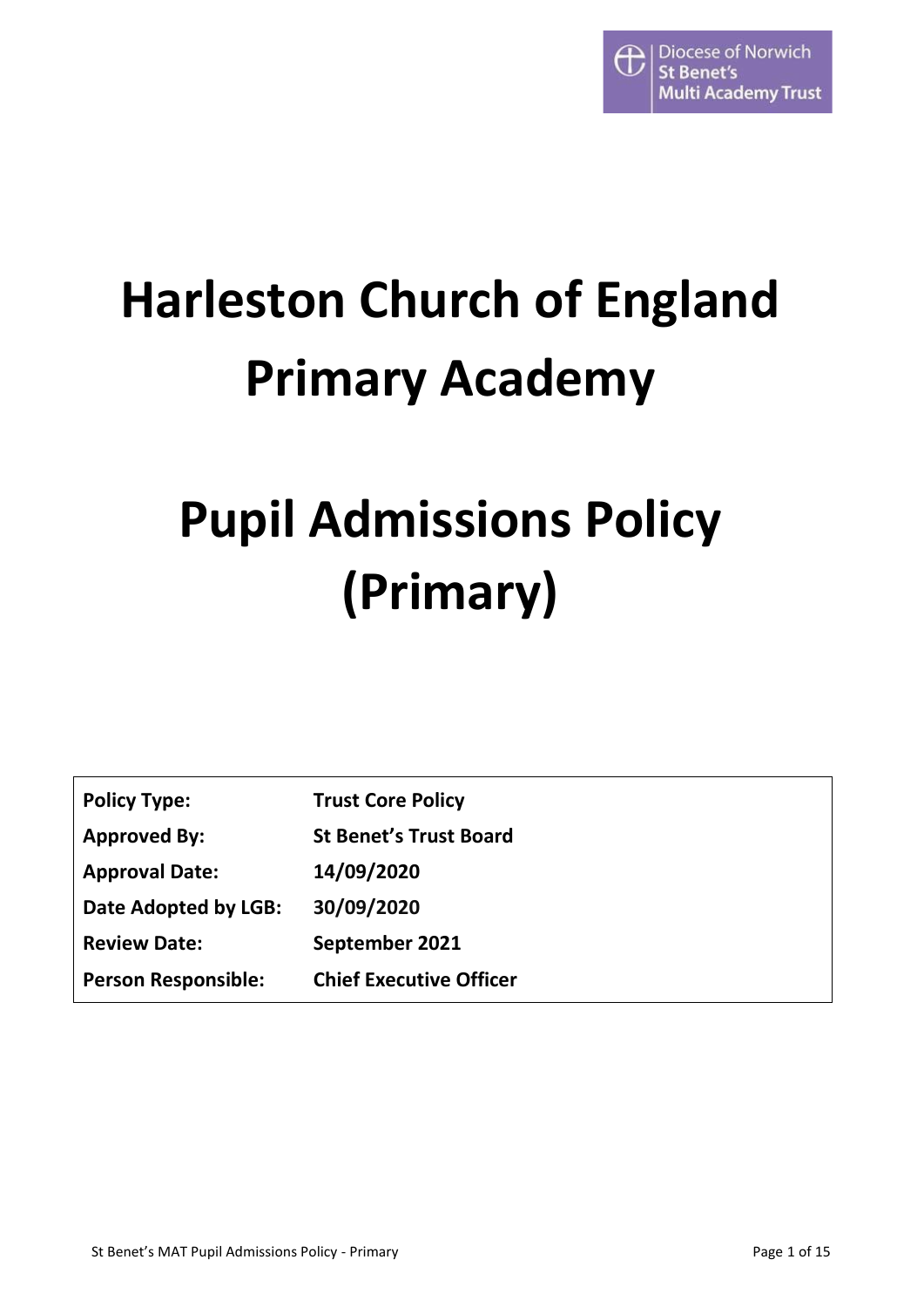

# **Summary of Changes**

| Page<br>Ref | <b>Section</b>            | <b>Amendment</b>                                                                  | Date of<br>Change |
|-------------|---------------------------|-----------------------------------------------------------------------------------|-------------------|
| 6           | 6. Admissions             | Section updated in line with new Diocese of<br><b>Norwich Admissions Guidance</b> | Nov 2019          |
|             | oversubscription criteria |                                                                                   |                   |
|             |                           |                                                                                   |                   |
|             |                           |                                                                                   |                   |
|             |                           |                                                                                   |                   |
|             |                           |                                                                                   |                   |
|             |                           |                                                                                   |                   |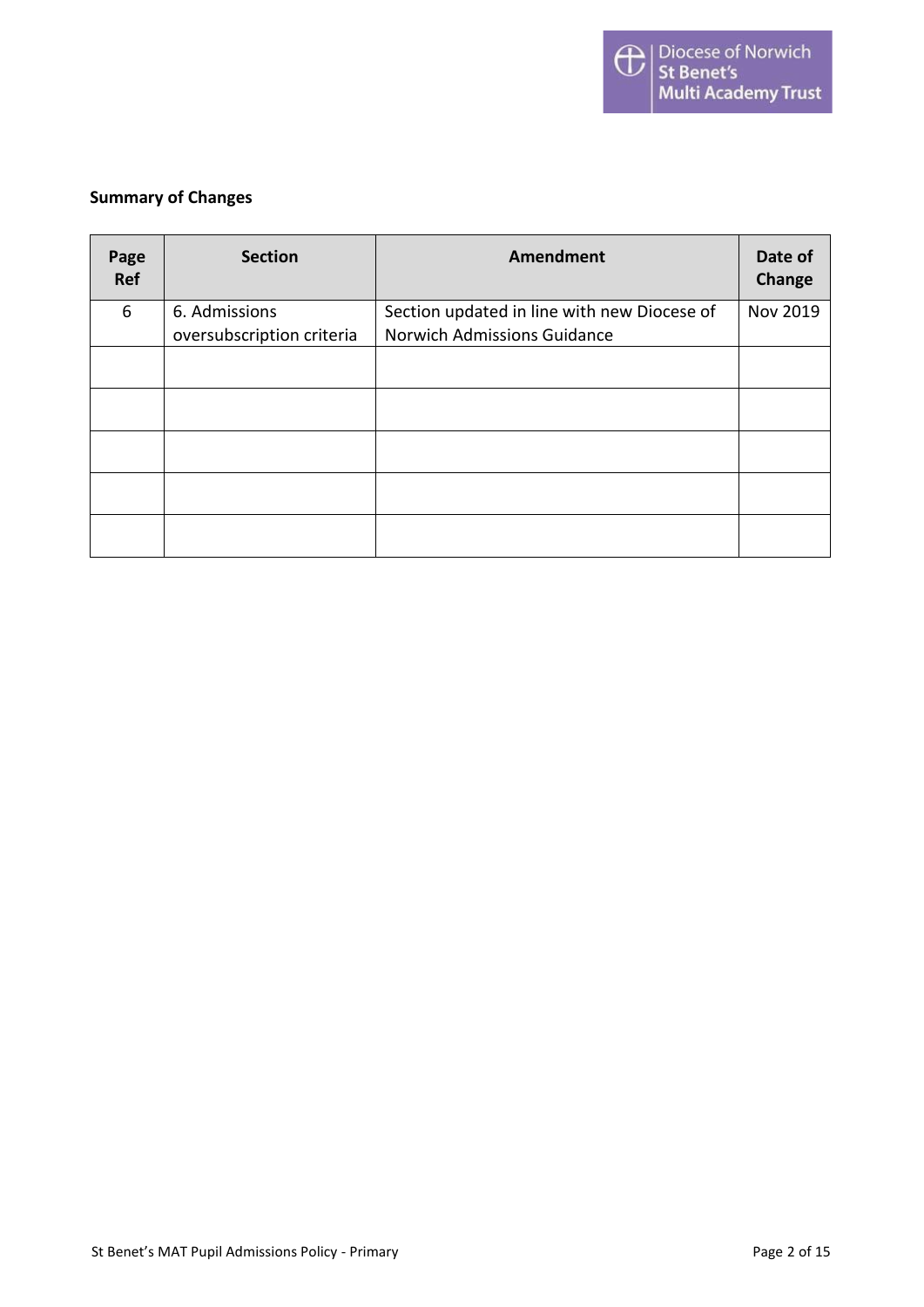#### **Contents**

| 1. Introduction                                                                                  | 4  |
|--------------------------------------------------------------------------------------------------|----|
| 2. Procedures for admissions                                                                     | 4  |
| 3. Policy principles                                                                             | 4  |
| 4. First admissions for 2020-21                                                                  | 5  |
| 5. How parents can apply for their child to be admitted to<br>the Reception Class of our academy | 6  |
| 6. Admissions oversubscription criteria                                                          | 6  |
| 7. In-year applications and applications to other year-groups                                    | 8  |
| 8. Appeals process                                                                               | 9  |
| 9. Children out of year group                                                                    | 9  |
| 10. Monitoring and review                                                                        | 9  |
| <b>APPENDIX 1</b>                                                                                | 10 |
| <b>APPENDIX 2</b>                                                                                | 12 |
|                                                                                                  |    |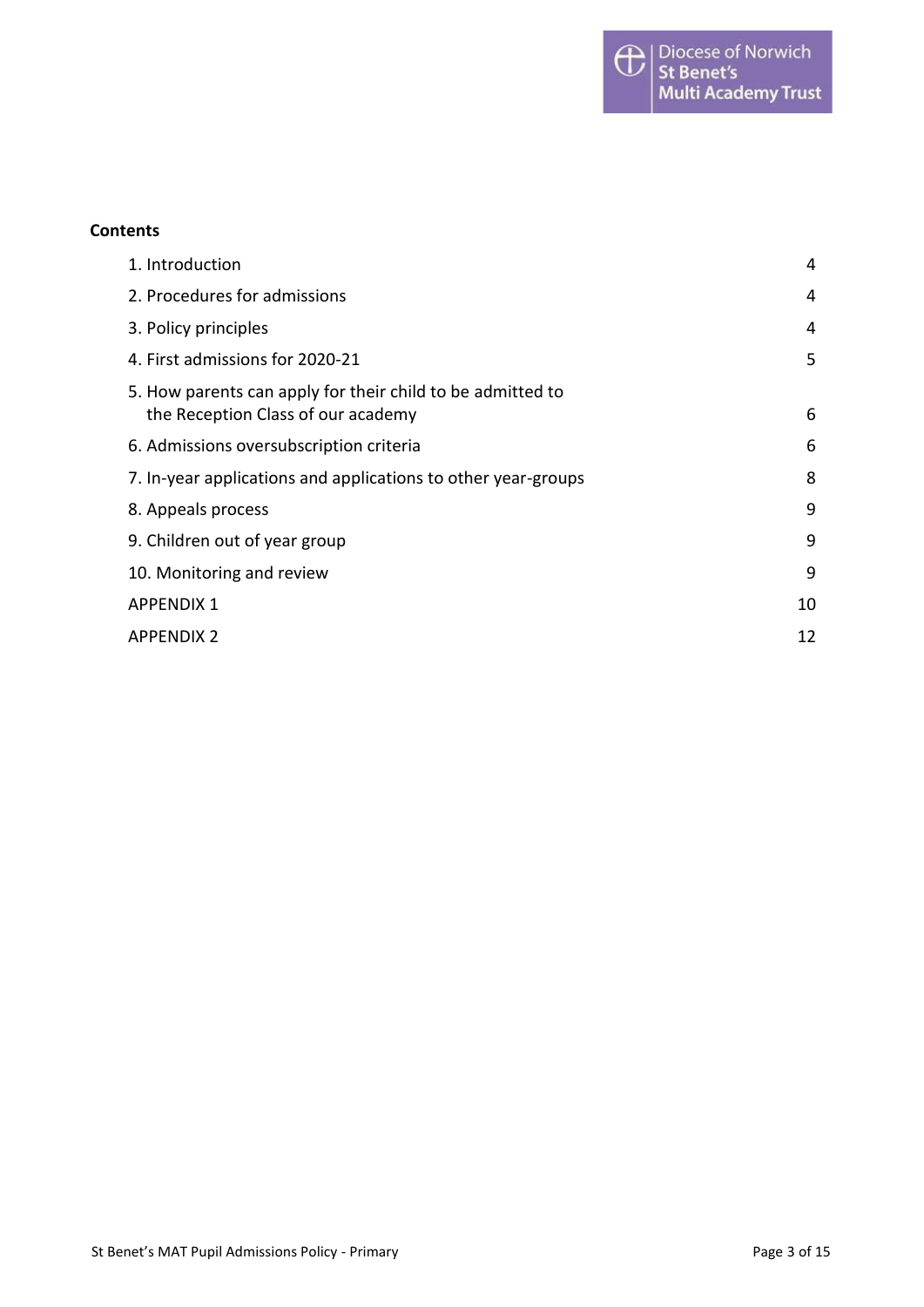#### <span id="page-3-0"></span>**1. Introduction**

The Diocese of Norwich St Benet's Multi Academy Trust (the "Trust") is accountable for all policies across its Academies. All policies, whether relating to an individual academy or the whole Trust, will be written and implemented in line with our ethos and values as articulated in our prospectus. We are committed to the provision of high-quality education in the context of the Christian values of responsibility, respect and dignity where individuals are valued, aspirations are high, hope is nurtured and talents released.

Harleston Church of England Primary Academy (HPA) is an academy within the Diocese of Norwich St Benet's Multi Academy Trust. The Trust is the Admissions Authority for the academy and is committed to considering all applications fairly and equally. In line with the Trust's Scheme of Delegation the Local Governing Body (LGB) is responsible for consultation, application decisions and for administering any appeals. All admissions are made through the process coordinated by the relevant Local Authority.

This Admissions Policy is subject to a statutory public consultation and conforms to the 2014 Schools Admissions Code and the Schools Standards and Framework Act 1998, as revised by the Education Act of 2002. The policy should be read in conjunction with admissions documentation provided by your home Local Authority. The Trustees of St Benet's and Local Governors have made every effort to ensure that these arrangements comply with the School Admissions Code 2014 and all relevant legislation.

This policy references guidance from both Norfolk and Suffolk County Councils as these will be the appropriate Local Authorities for the vast majority of parents [see Appendix 1 for definition of parent] applying for places in academies within the Diocese of Norwich's boundaries which extend beyond the county of Norfolk and include parts of Suffolk.

#### <span id="page-3-1"></span>**2. Procedures for admissions**

Admissions to all St Benet's academies are made through the process led by Norfolk (or Suffolk) County Council's admission team (see section 5 below for web links to the guidance). This policy gives you details of how to apply for admission to HPA as well as the admission principles followed by the academy as set out by St Benet's MAT. The procedures relating to each type of admission are set out in the relevant section.

#### <span id="page-3-2"></span>**3. Policy principles**

We seek to be an inclusive academy, welcoming children from all backgrounds and of all abilities and this admissions policy reflects this. A child's level of achievement or specific needs are not a barrier to admission to the academy.

Once a place has been offered we will seek to discuss children and their individual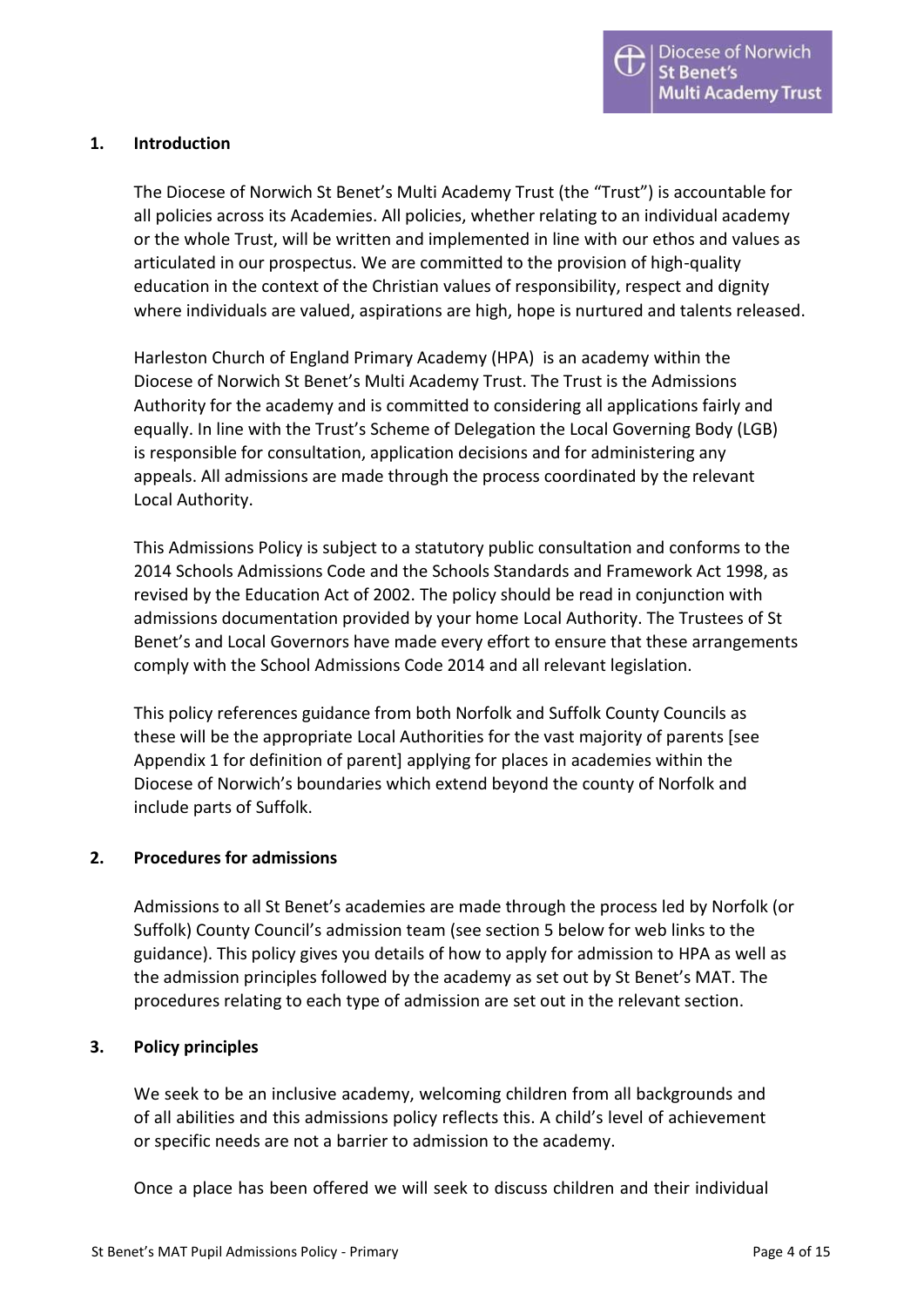needs with parents before they are admitted to the academy and seek to make any reasonable adjustments to accommodate all children.

We seek to follow all relevant legislation regarding admissions, including in the setting and application of our over-subscription criteria (see section 6).

We believe that ideally each child should be admitted to the school of their parents' choice. However, the school buildings cannot accommodate an unlimited number of children and excessive class sizes are detrimental to the education of the children in the class. The Published Admissions Number for this school is 60. The academy will not usually admit children into classes if their admission would cause the class size to increase above legal or practical limits, or the Published Admissions Number to be breached.

## <span id="page-4-0"></span>**4. First Admissions for 2021-22**

Children enter school at the start of the school year in which they become five, so children born between 1 September 2016 and 31 August 2017 will begin school in September 2021. A fulltime place will be offered from September for all children as detailed in the admission authorities code (Paragraph 2.16)

#### *Deferment*

Where parents are offered a place for their child in the Reception Year, the law allows them to either to take up the offer full-time in September, or ask to take up the offer part-time or defer entry. If a parent wishes to defer entry to later in the year the place will be held open until the child starts school.

However, parents must take up the full-time place no later than the beginning of the term after the child's fifth birthday and must in any case take up the place before the end of the school year for which the original application was accepted. Parents are responsible for contacting the Headteacher to discuss deferring the place.

It is expected that children will be admitted only at the beginning of term unless there are exceptional circumstances*.*

For children born between 01 April and 31 August 2017 ('summer born children'), admission may only be deferred until April 2022. Parents with children born between these dates would not be breaking the law by not admitting them to school until September 2022, but schools may not keep places open for the whole of the reception year until September 2022. Such parents would need to re-apply for a place from September 2021.

For summer born children parents have the right to request consideration for their child to be admitted to reception class in September 2022. Admission authorities will consider requests to defer admission in accordance with Admissions Code (para 2.16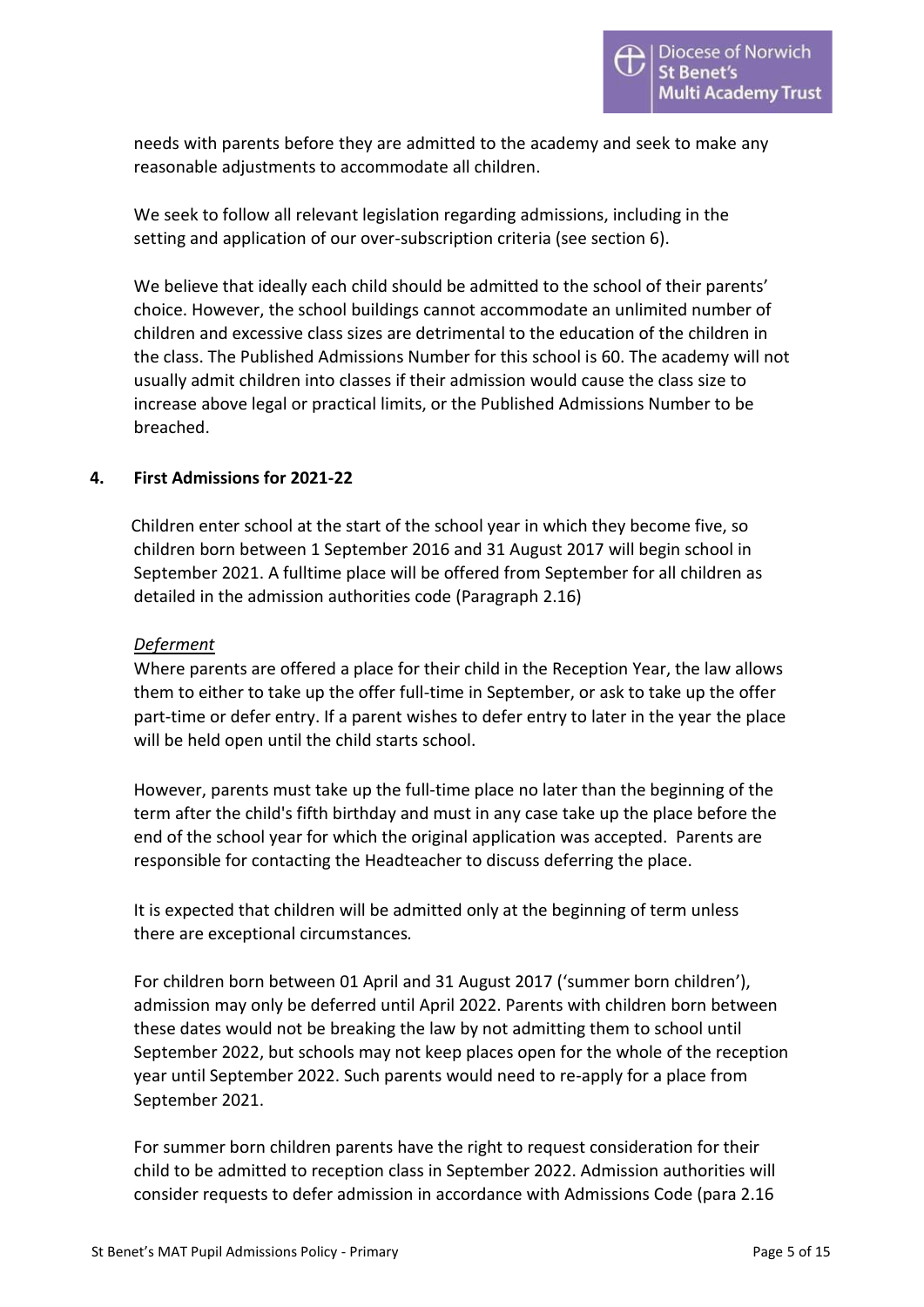

and 2.17).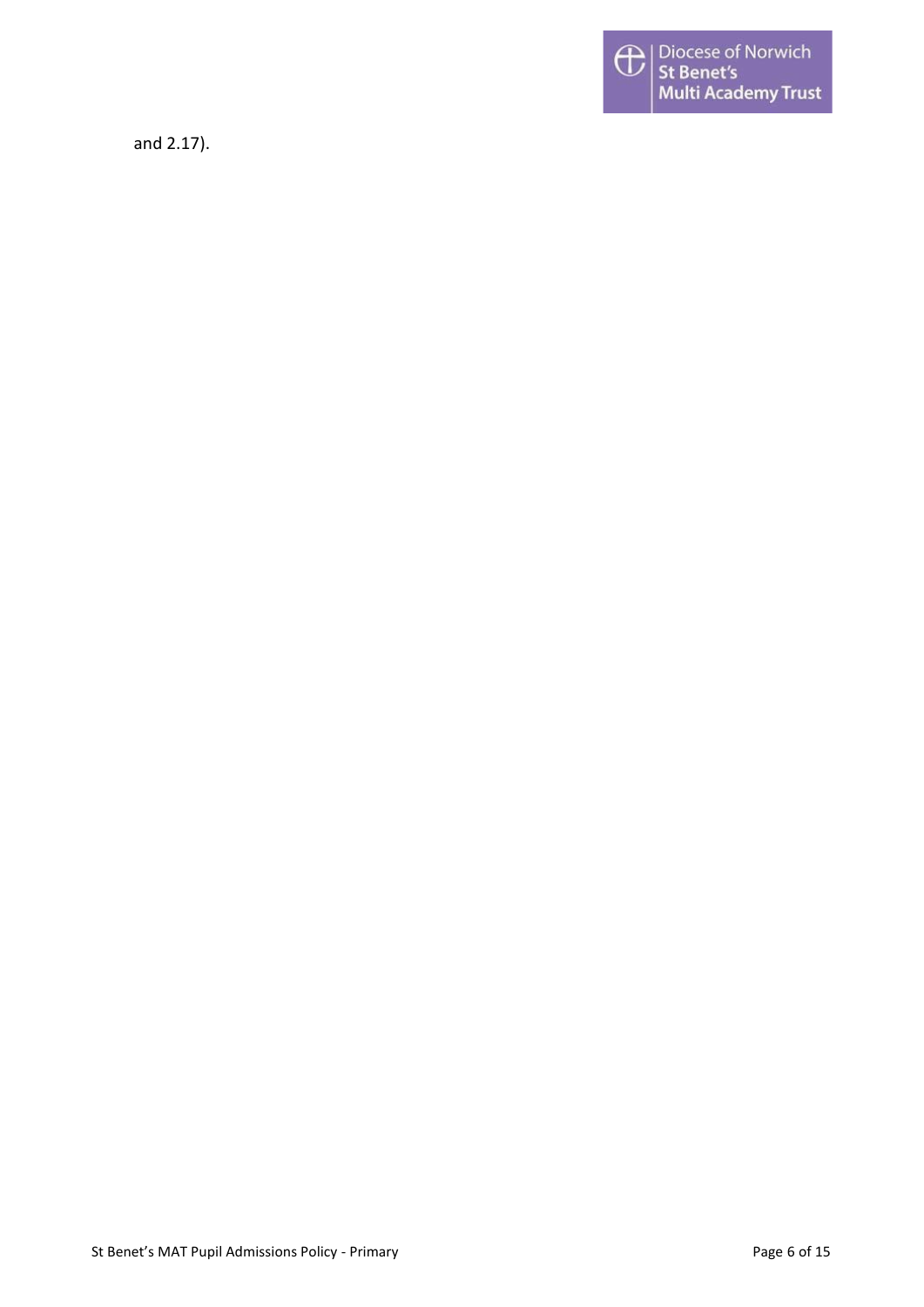## <span id="page-6-0"></span>**5. How parents can apply for their child to be admitted to the Reception Class of our academy**

Parents can apply online or by using a paper-based application form.

Completed paper application forms should be returned to The Admissions Team, Norfolk County Council's Children's Services, County Hall, Martineau Lane, Norwich, NR1 2DH (for Suffolk residents it is Endeavour House, 8 Russell Road, Ipswich IP1 2BX)

Parents can apply online, and find further information, at:

| Norfolk:  | https://www.norfolk.gov.uk/admisions  |
|-----------|---------------------------------------|
| _Suffolk: | https://www.suffolk.gov.uk/admissions |

Applications for Reception Class admission September 2021 to August 2022 (i.e. for children born 1st September 2016 to 31st August 2017) must be received by Norfolk or Suffolk County Councils by 15th January 2021. Second and late applications will be considered according to criteria and dates set out on Norfolk and Suffolk County Councils' admission's web page (follow previous link).

Applications are processed by Norfolk County Council or Suffolk County Council on behalf of St. Benet's MAT and decision letters are sent to all applicants on 16th April 2021.

#### <span id="page-6-1"></span>**6. Admissions oversubscription criteria**

Where the Academy is oversubscribed (there are more applicants than places available) places will be allocated in accordance with the following criteria and in the following order of priority.

A child who has an Education Health and Care Plan naming the school or academy is required to be admitted.

- i. Looked after children (children in care), previously looked after children (previously looked after children are children who *were* looked after, but ceased to be so because they were adopted or became subject to a child arrangements order or special guardianship order, immediately following having been looked after) and children adopted from abroad
- ii. Siblings of children already at the school living in the catchment area [for the definition of sibling and catchment area refer to items 2 and 3 in the *definitions* section of the Appendix 1]
- iii. Residence within the catchment area of the school [for explanation of resident refer to item 2 in the *clarifications* section of Appendix 1. For explanation of catchment area refer to item 3 in the *definitions* section of Appendix 1].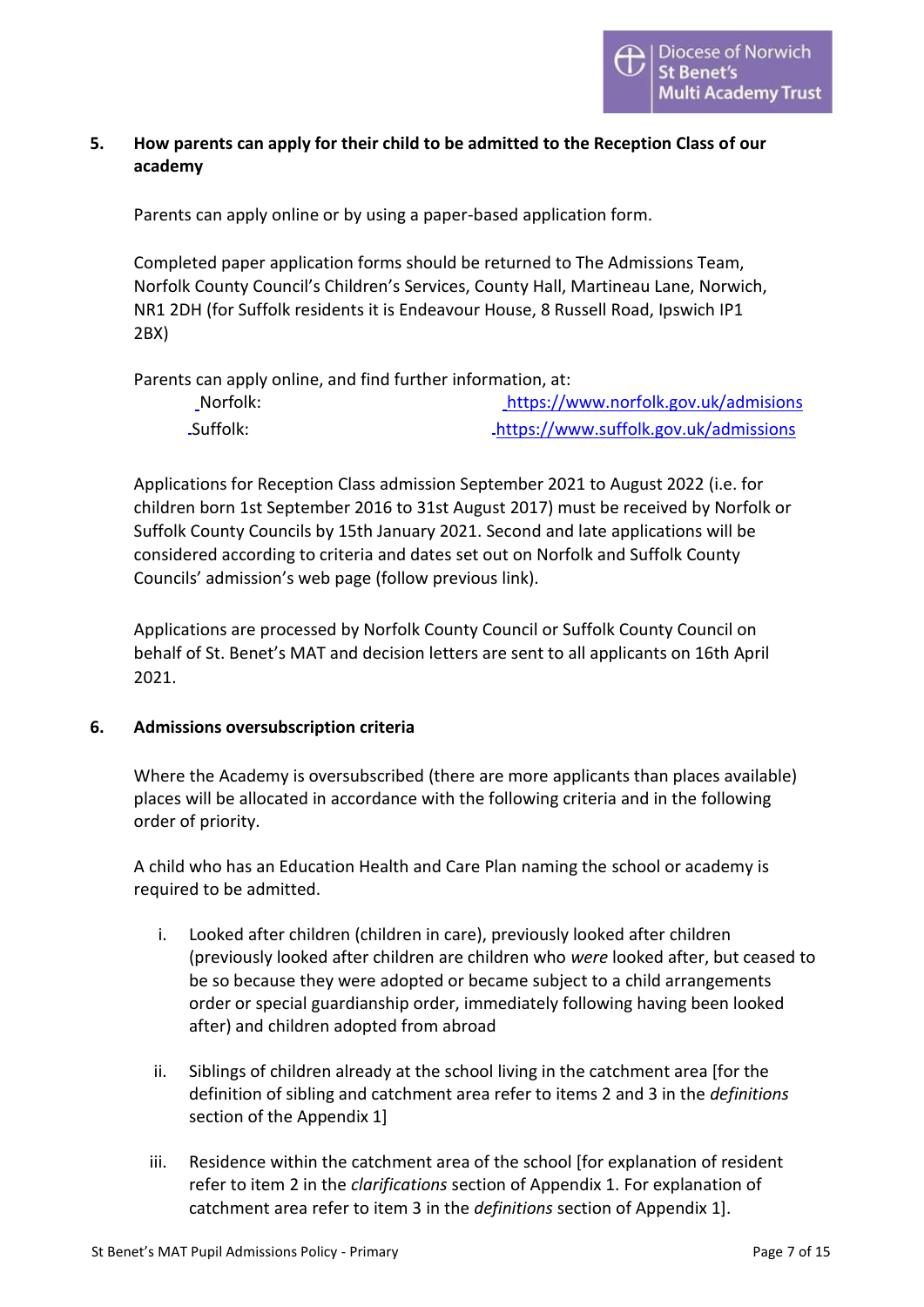- iv. Siblings of children already at the school living out of catchment [for definition of sibling and catchment area refer to items 2 and 3 in *definitions* section of Appendix 1].
- v. Children living out of the catchment area who have a faith and / or whose parents are committed Church members and wish them to receive an education in a school with a Church of England foundation [for explanation of committed Church member refer to item 6 in *clarifications* section of Appendix 1]. They should support this application by completing the Supplementary Information Form (SIF) in Appendix 2. Within this criterion the following hierarchy will be applied:
	- a) Anglican
	- b) other Christian denomination
	- c) other organised religions

For further information and advice on this criterion refer to items 6, 9 and 10 in the *clarifications* section of Appendix 1.

- vi. Children of staff where:
	- a) a member of staff has been employed at the school for two or more years at the time at which the application for admission to the school is made and/or
	- b) the member of staff is recruited to fill a vacant post where there is a demonstrable skill shortage
- vii. Children who are due to transfer and live outside the area served by the school who attend a school within St Benet's MAT at the opening date of the admissions round.
- viii. Resident out of the catchment area of the school [for explanation of resident refer to item 2 in the *clarifications* section of Appendix 1. For explanation of catchment area refer to item 3 in the *definitions* section of Appendix 1].

In the event of the having to use a tie-breaker to distinguish between two or more applications of equal strength, the child living the **shortest distance** from home to school in a straight line as the crow flies route should have priority [for explanation of shortest distance refer to item 4 in the *clarifications* section of Appendix 1].

If the School / Academy Trust's decision is not to grant a place for your child, you have the right to appeal against its decision. You will be sent information on how to appeal.

All unsuccessful applicants are placed on a waiting list that is maintained in the rank order of the oversubscription criteria (taking into account the distance tie-breaker if appropriate). This does mean that the position of applicants on the list could change during the lifetime of the waiting list. If, at any time, the number of pupils to be admitted falls below the PAN then the available place(s) will be offered to the applicant(s) at the top of the waiting list. Waiting lists are managed between 1st March 2021 and 31st December 2021.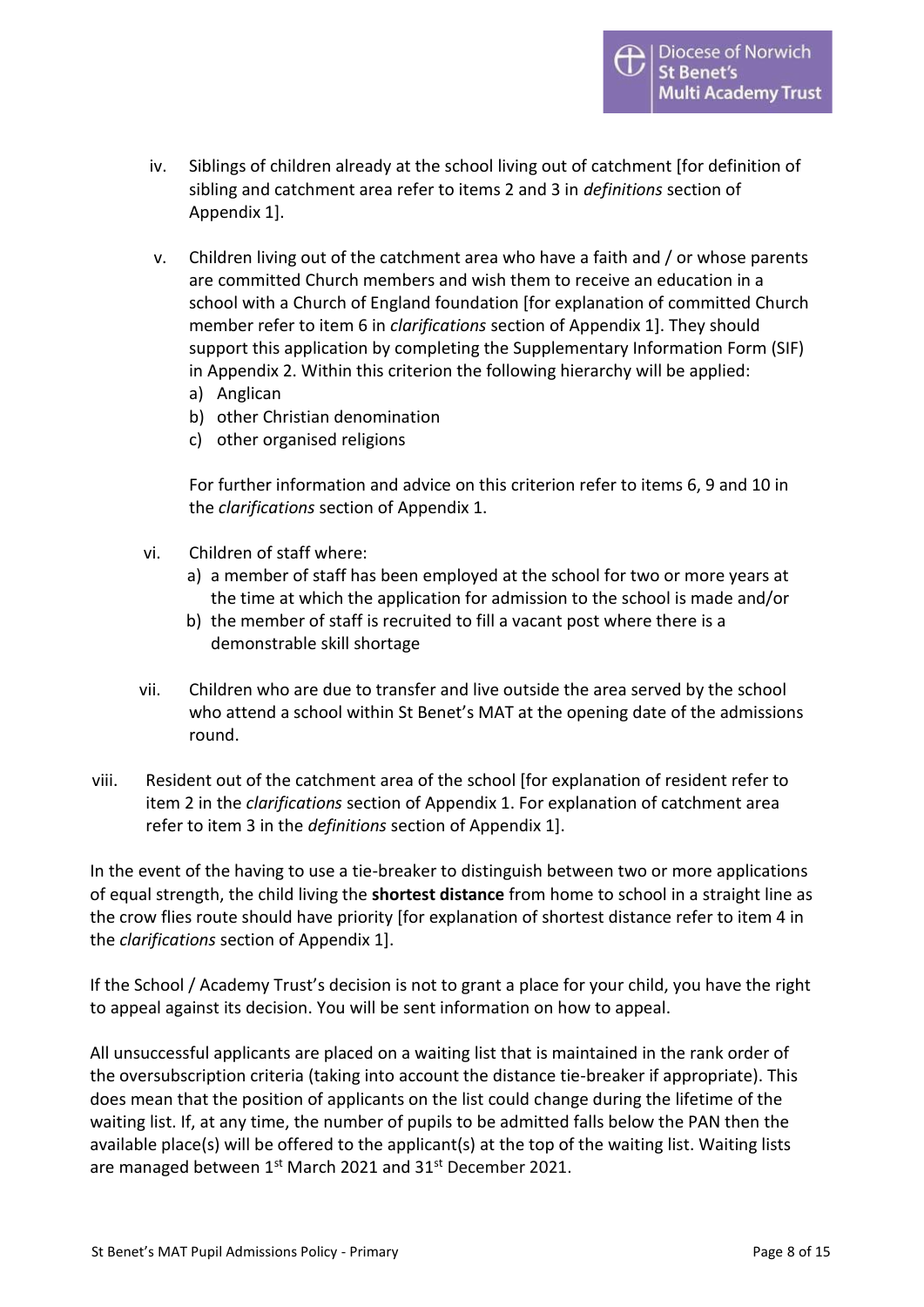#### <span id="page-8-0"></span>**7. In-year applications and applications to other year-groups**

The Governors follow the accepted procedures agreed with Norfolk County Council in considering applicants at all other times of the year. The PAN of [insert PAN] per year group, as well as the upper limit on class sizes, is maintained (as far as possible) throughout the school. Governors apply the oversubscription criteria where necessary. No waiting lists are maintained for year groups other than the Reception year.

The following process for in-year application applies:

- i. Applications are not normally considered more than one term ahead of the date the place is required and only one application per school year is allowed. For full details of the process please refer to the relevant Local Authority's website.
- ii. Parents wishing to transfer their children from one school to another where there is no change of address should, in the first instance, discuss the matter with the Headteacher of their current school before applying for another school or academy (see also item 8 below).
- iii. Parents who wish to make an in-year application for a place at a Norfolk academy should contact Norfolk County Council who will consult with the Academy and offer the place if one is available. For any Suffolk academy the Local Governing Body should be contacted – Suffolk County Council do not administer in-year admissions.
- iv. When a place becomes available in a year group that has been full at this academy, any applicant refused a place for that school year in the last 15 school days and any applicant for whom an appeal has been lodged and is still to be heard, will be considered alongside any new applications. The place will be offered to the pupil ranked highest in accordance with the oversubscription criteria. The Academy is responsible for recording recent applications within the 15 school day period and managing this part of the process.
- v. All applications will be processed by Norfolk County Council (or by St. Benet's Suffolk academies) within 15 school-days and the decision communicated by writing.
- vi. If the number of applications exceeds the number of places available the Local Governing Body will use the published oversubscription criteria (see earlier in policy) to determine the offer of places. Any unsuccessful applicant has the right to appeal the decision to an independent panel and details of how to do this will be included in the decision letter.
- vii. When an offer of a place is made and the child already has a place in a local mainstream school, Norfolk County Council will offer the place from the start of the following term. The child will remain on roll at the previous school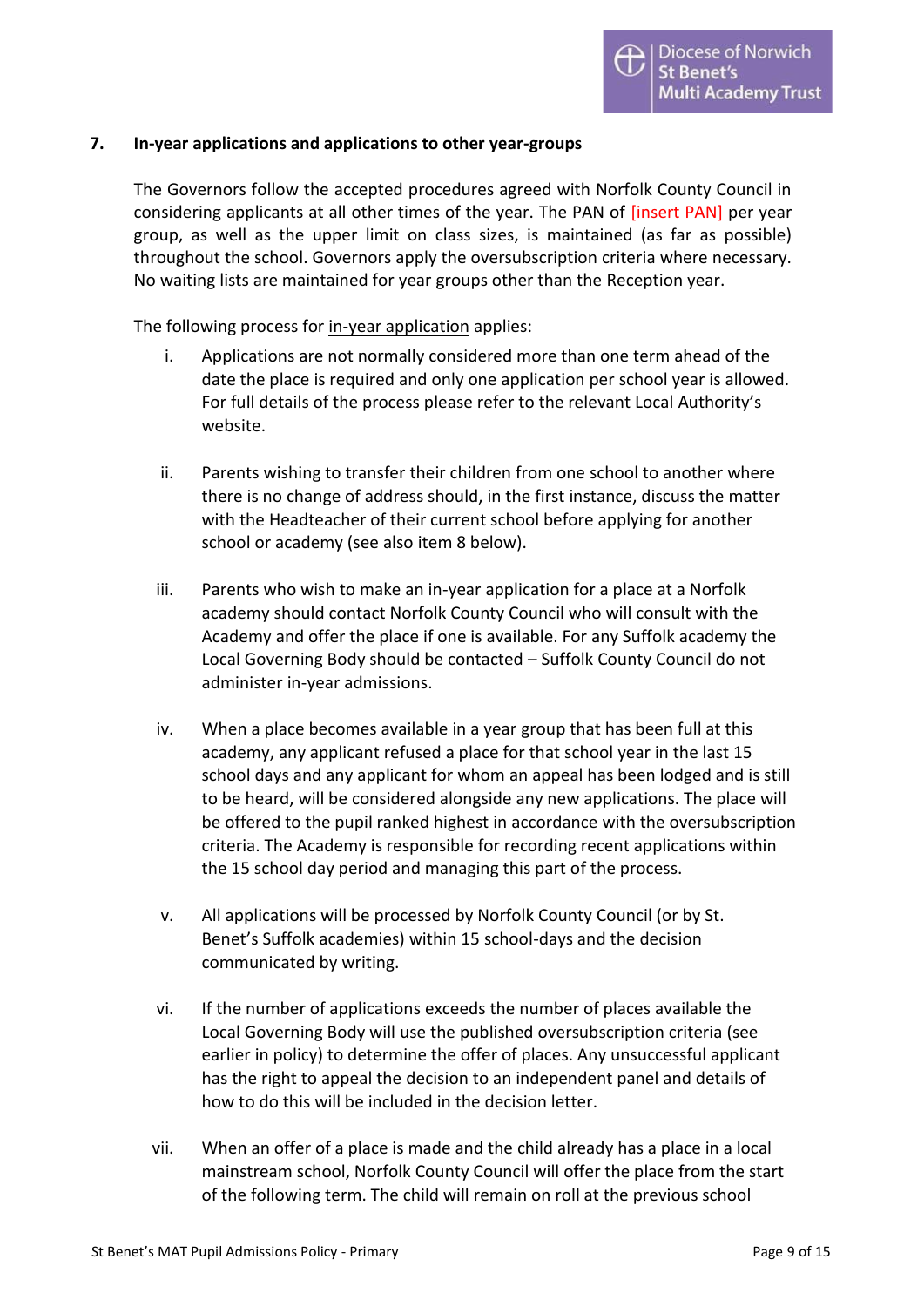

until they take up the place at this academy.

#### <span id="page-9-0"></span>**8. Appeals process**

If the decision is not to grant a place for your child, you have the right to appeal against this decision. You will be sent information on how to appeal. Annual Admission round appeals must be heard within 40 school days. In-year appeals must be heard within 30 school days. There is no deadline for the submission of appeals which are independently administered by the Local Governing Body.

Unsuccessful applicants and appellants who are still unable to secure a place at this academy may only submit a fresh application if there has been a significant change in the circumstances of the parent, child or school, for example a house move.

If there is no significant change in circumstances, you can make another application for the following academic year but this will not normally be considered more than one term ahead of the date when you want your child to start at the school.

#### <span id="page-9-1"></span>**9. Children out of year group**

It is expected that children will normally be educated within their chronological year group. However, the Local Governing Body, on behalf of St Benet's, will make decisions on the basis of the circumstances of each case and in the best interests of the child concerned in line with the School Admissions Code (December 2014). A request for admission out of year group can only be considered where the school has places available.

The admissions authority, St Benet's MAT, has delegated authority for this type of admission to this academy's Local Governing Body. You can make a request to the Local Governing Body in writing. This will need to include, where relevant, any supporting evidence. The Local Governing Body will make a decision on the request, taking into account the views of the Headteacher.

The academy will write to you with the outcome including the reasons for the decision. If the request is refused, you should be given the details of how to complain to the school.

#### <span id="page-9-2"></span>**10. Monitoring and review**

This policy will be reviewed by St Benet's MAT and adopted by Local Governing Bodies annually but, in accordance with the 2014 School Admissions Code, will only be subject to public consultation every seven years unless changes are proposed (other than the correction of closing dates and definitions of school years). That consultation will last for a minimum of 6 weeks and will take place between  $1<sup>st</sup>$  October and 31 $<sup>st</sup>$  January of</sup> the year before the arrangements are to apply (e.g. for a policy to apply to applications in 2021 – for admission in Sept 2021 onwards consultation must be completed by  $31^{st}$ January 2020). This consultation allows for Parents, other Schools and Academies, the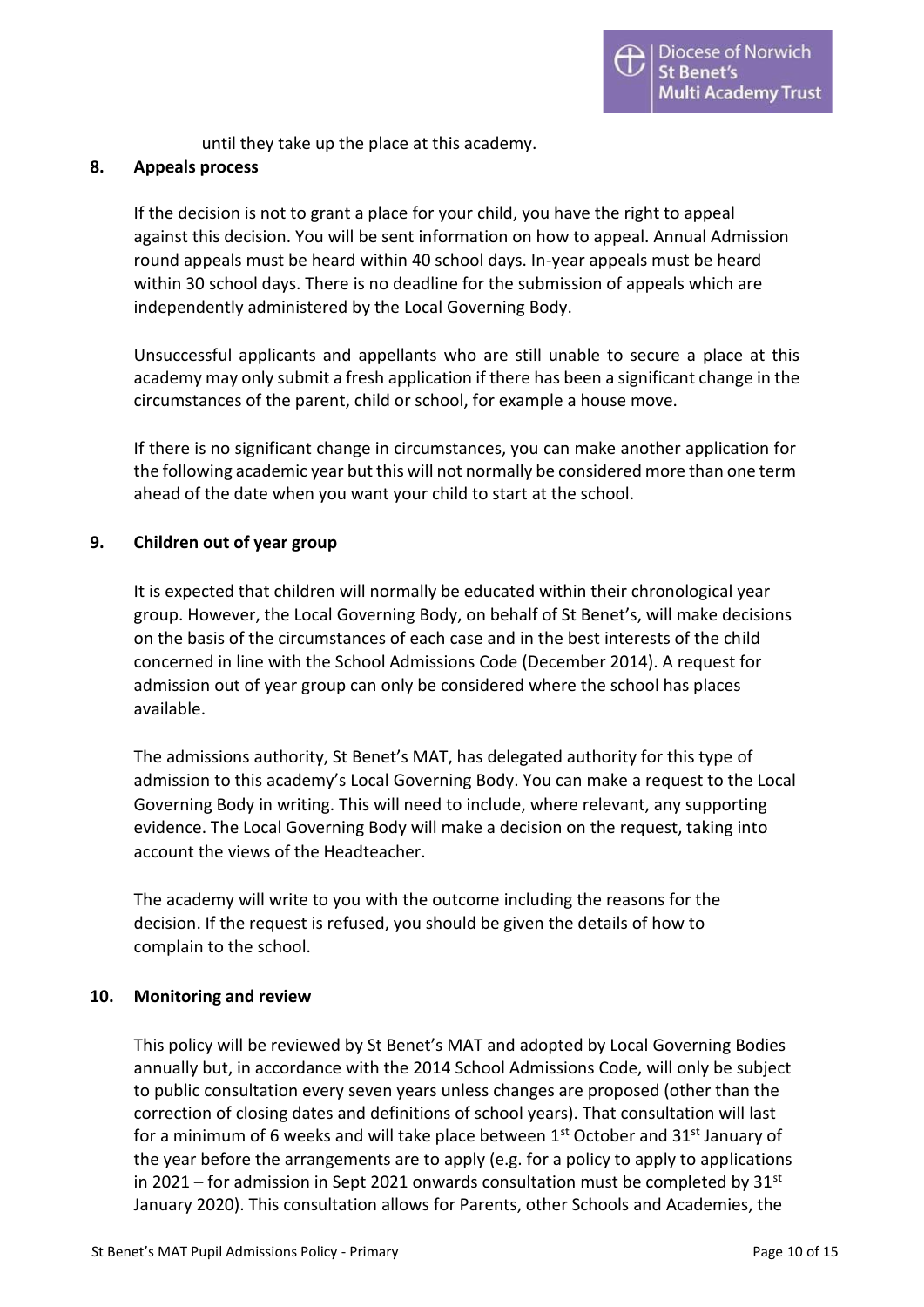

Diocese, Local Authority and the local community to raise any concerns about the proposed admission arrangements.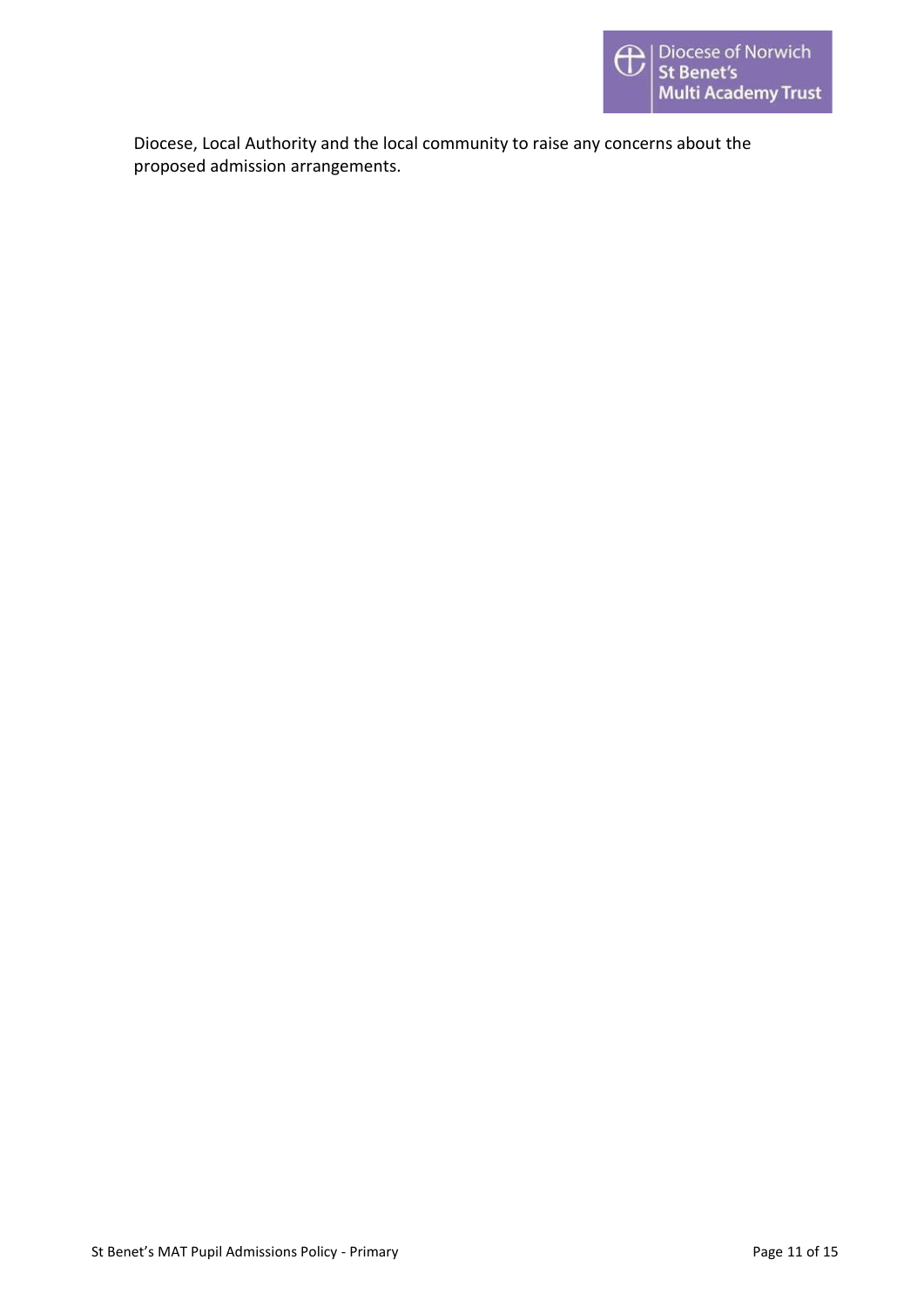#### <span id="page-11-0"></span>**Definitions:**

- 1. Parent is defined as all people with parental responsibility for the child, including legal guardians
- 2. Sibling: Where the child has a sibling in the school or a sibling has already been offered a place at the school, and where the sibling will still be attending the school at the time of admission but not in the sixth form. The term 'sibling' includes: natural, half, step, and adopted brothers and sisters; a child of the partner of the parent/carer; and children who are fostered into the family. In all these cases, the child and their sibling will both be living at the same address (that is where the child is ordinarily resident) in a single family unit. This means that children from different family units, where those separate families are living together at the same address, are not considered siblings under this criterion.
- 3. Catchment area: All St Benet's academies prioritise children living in the local area and within the Admissions Policy this is described as the school catchment area. Detailed information regarding catchment areas is available at www.wherellive.norfolk.gov.uk or [www.suffolk.gov.uk/admissions.](http://www.suffolk.gov.uk/admissions)

#### **Clarifications:**

- 1. The applicant for admission must be the parent or legal guardian of the child for whom admission is sought.
- 2. Ordinarily resident: By ordinarily resident we mean the place where your child usually lives. We consider this to be where they sleep overnight. We may need proof of this address. If you use another address to give the impression that your child lives at a different address to where they are ordinarily resident, such as a second home or a grandparent's address, so that you have a higher priority for a place at that school; we consider this to be a fraudulent application. Where a child lives at two or more addresses, each for part of the week, the address at which the child is ordinarily resident will be considered to be the address that the child lives at for most of the week (excluding weekends and school holidays). Separate evidence in writing from each parent must be provided to confirm the child's living arrangements at the time of application.
- 3. In cases where the child spends an equal proportion of the school week at two or more different addresses, evidence of which is to be considered the main contact address will be required to support the application. Agreement in writing by the parents will be required to state which address is to be used as the ordinarily resident address. This address will then be used when processing all school preferences expressed. It is not acceptable to use one address for one school preference and another address for another school preference.
- 4. If we are aware of a parental dispute affecting the application, we may not be able to deal with the application and you may need to seek independent legal advice in order to resolve the matter.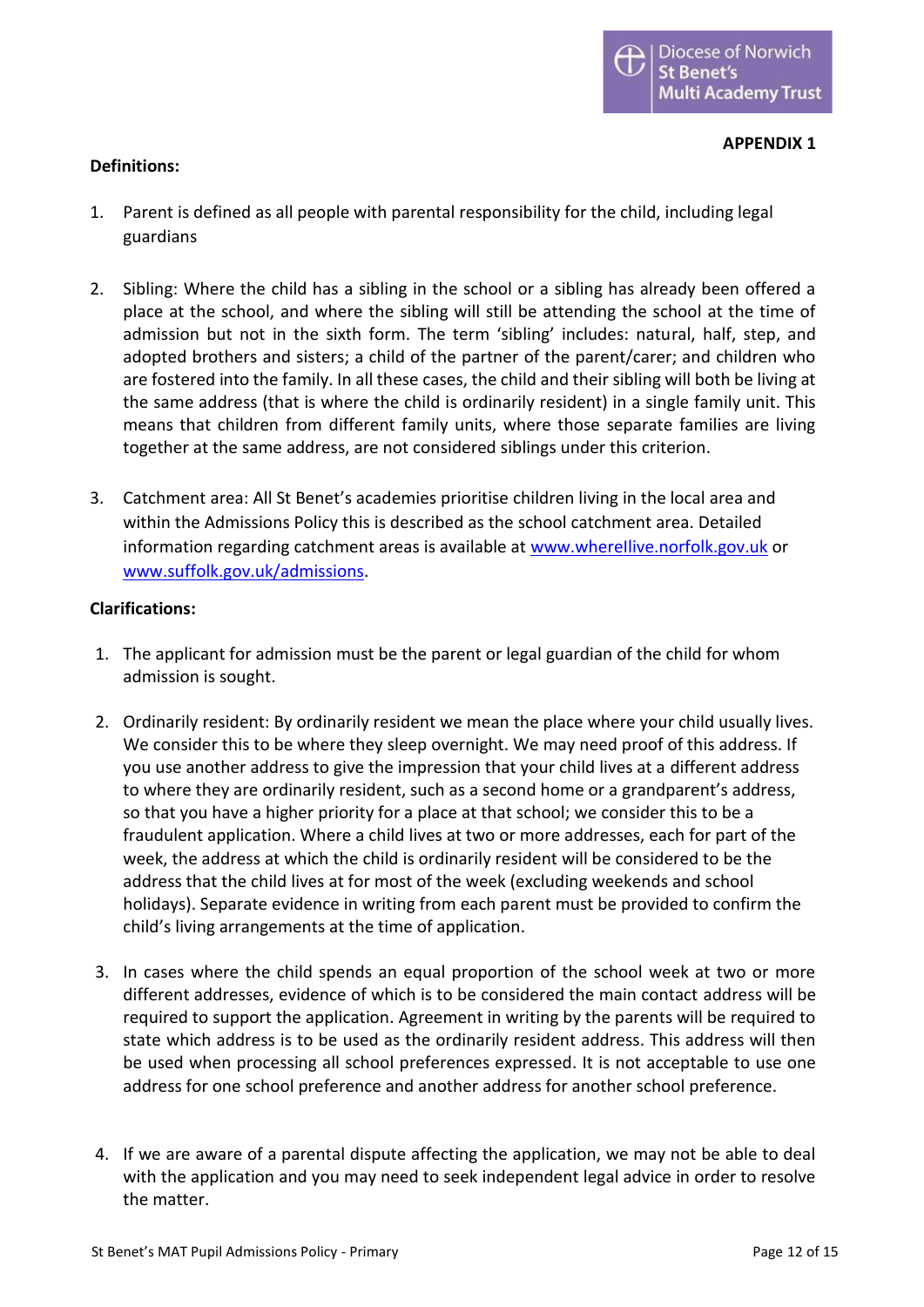- 5. We will consider Gypsy, Roma and Traveller children moving into an area as 'Resident' in that area when they apply for a school place.
- 6. Committed Church member is defined as one who has attended worship at least once a month on average for at least 1 year prior to the date of the application. A completed Supplementary Information Form (SIF) should be submitted to support this (see Appendix 2).
- 7. We will measure the distance by a straight line ('as the crow flies'). All straight line distances are calculated electronically by the LA using data provided jointly by the Post Office and Ordnance Survey. The data plots the coordinates of each property and provides the address-point between which straight line distance is measured and reported to three decimal places. Where there is more than one home within a single building (for example apartments) we will measure to a single point within that building irrespective of where those homes are located.
- 8. In the unlikely event of two or more applicants living the same distance and competing for a single place, lots will be drawn by someone independent of the school to determine the successful applicant.
- 9. Other recognised Churches are those in full membership of Churches Together in England (or in full membership of a federation of Churches that is in full membership of Churches Together in England.) or the Evangelical Alliance. Further details can be obtained from the following websites:

<http://www.cte.org.uk/Groups/42314/Home.aspx> and<http://www.eauk.org/>

- 10. Applicants who wish to be considered as committed adherents of other organised religions will be required to show an equivalent level of commitment to that described for Christian applicants and provide a letter signed by their local faith Leader. Other recognised organised religions are Islam, Judaism, Hinduism, Buddhism, Sikhism and Jainism.
- 11. Multiple births if the final place at the Academy is offered to a twin/triplet etc. and the remaining sibling(s) would ordinarily be refused a place, the Governors will offer places to the remaining sibling(s). It is not the Governors policy to separate twins/triplets etc. even when their admission would breach infant class size legislation.
- 12. Shared Responsibility: Where a child lives with separated parents who have shared responsibility, each for part of the week, the address at which the child is ordinarily resident will be considered to be the address that the child lives at for most of the week (excluding weekends and school holidays). Both parents must provide evidence in writing to confirm the child's living arrangements at the time of the application.
- 13. In cases where the child spends an equal proportion of the school week with both parents, evidence of the main contact address will be required to support the application. Both parents must agree in writing which address is to be used as the 'ordinarily resident' address. This address will then be used when processing all school preferences expressed.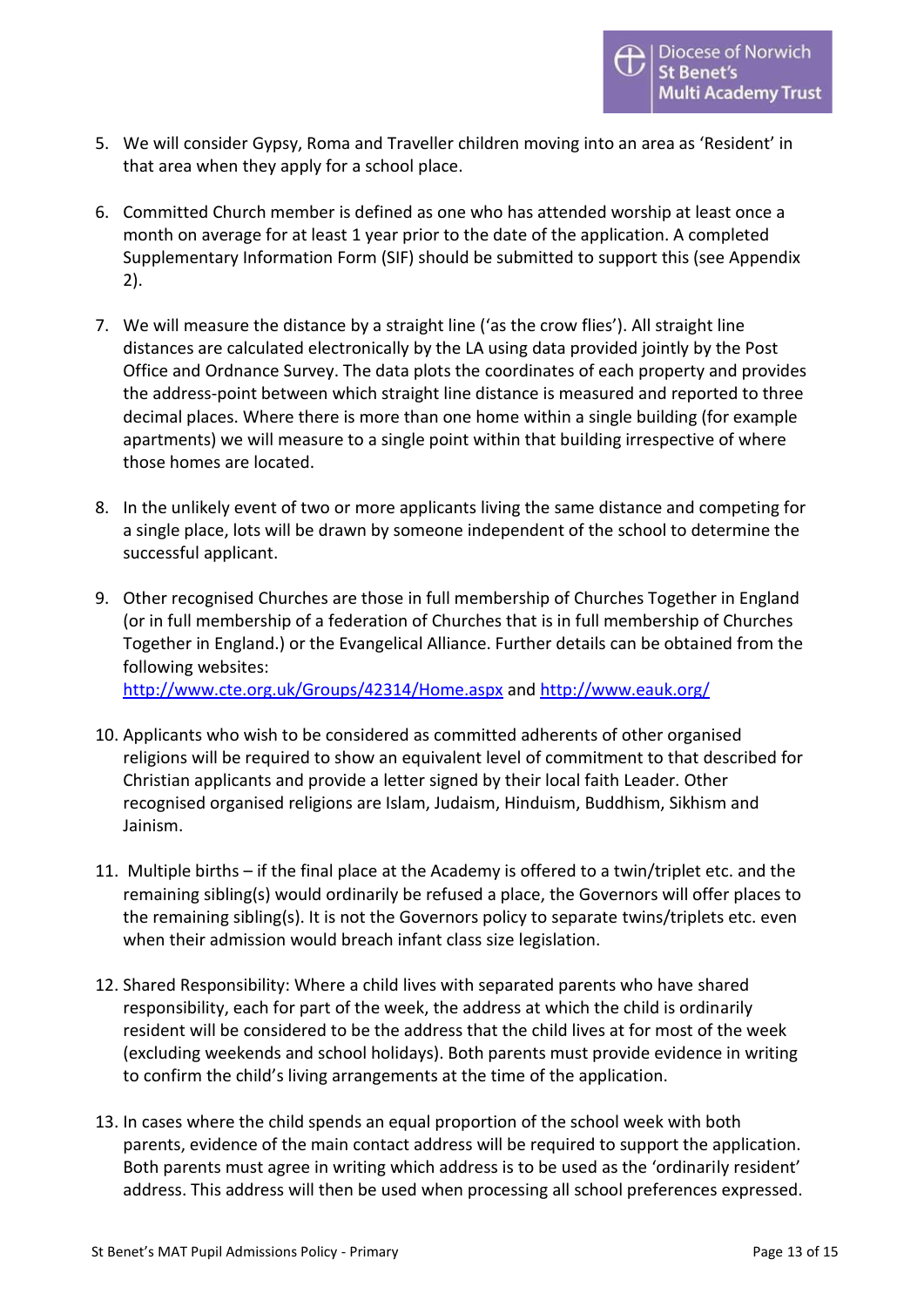

It is not acceptable to use one address for one school preference and another address for another school preference.

#### **APPENDIX 2**

#### <span id="page-13-0"></span>**Supplementary Information Form for applications to**

**Harleston Church of England Primary Academy.**

- **This is not an application form. Applications for a school place must be made following the Norfolk County Council process.**
- **This form may be completed if ANY of your preferences are for**

**Harleston Church of England Primary Academy – it is not compulsory to complete this form in order to make a valid application, but the information it contains may assist the Academy Trust (as the Admissions Authority) in applying their oversubscription criteria.**

Please refer to the details of the schools' admissions criteria before you apply.

*N.B. Forms which are altered or which contain incorrect information (e.g. address, date of birth, etc) will be considered invalid and this may prejudice your application.*

| Current permanent address: |
|----------------------------|
|                            |
|                            |

*If you wish your application to be considered under priority 5 of the oversubscription criteria please complete this form as fully as possible.*